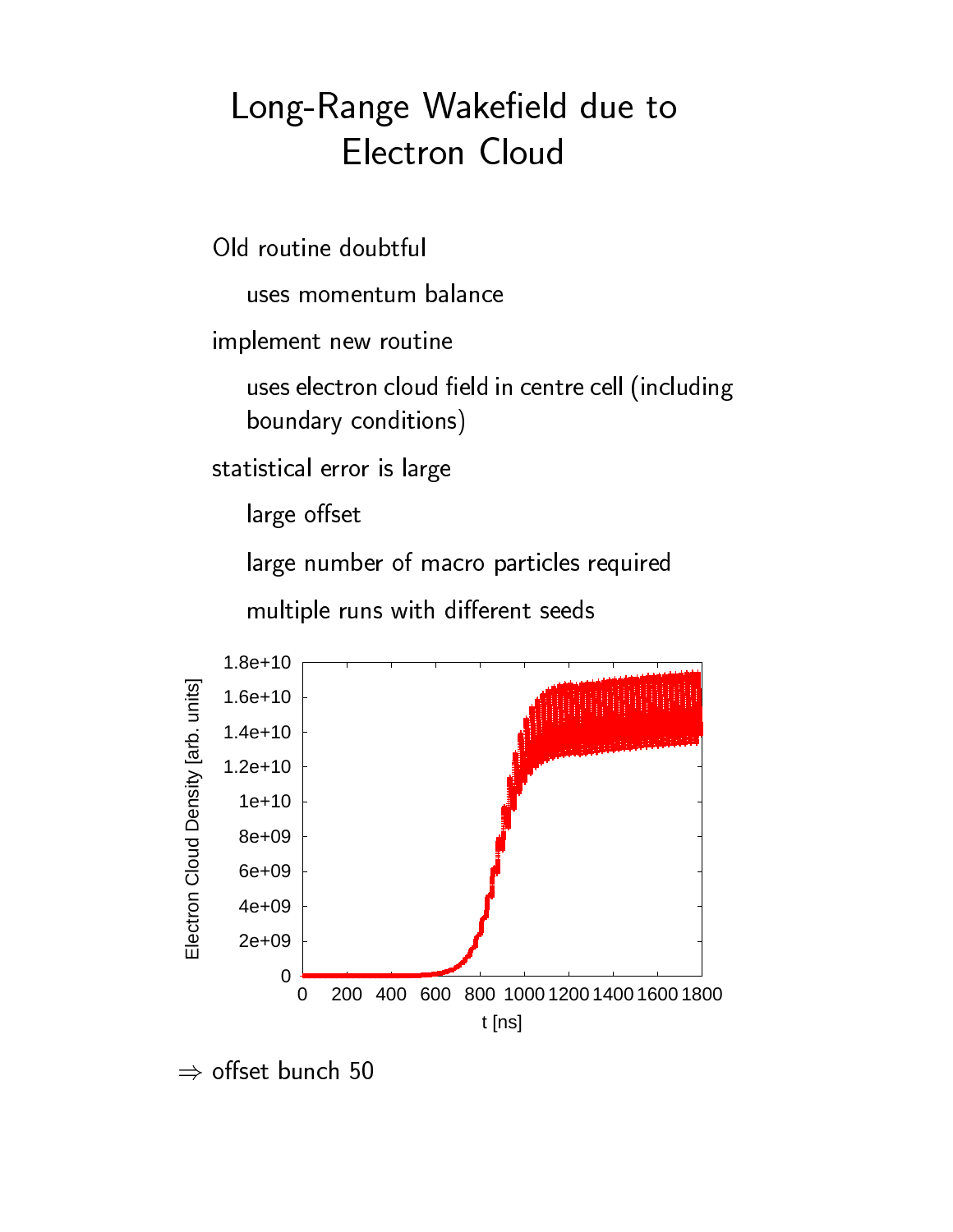

t [ns]

Bunches 1-49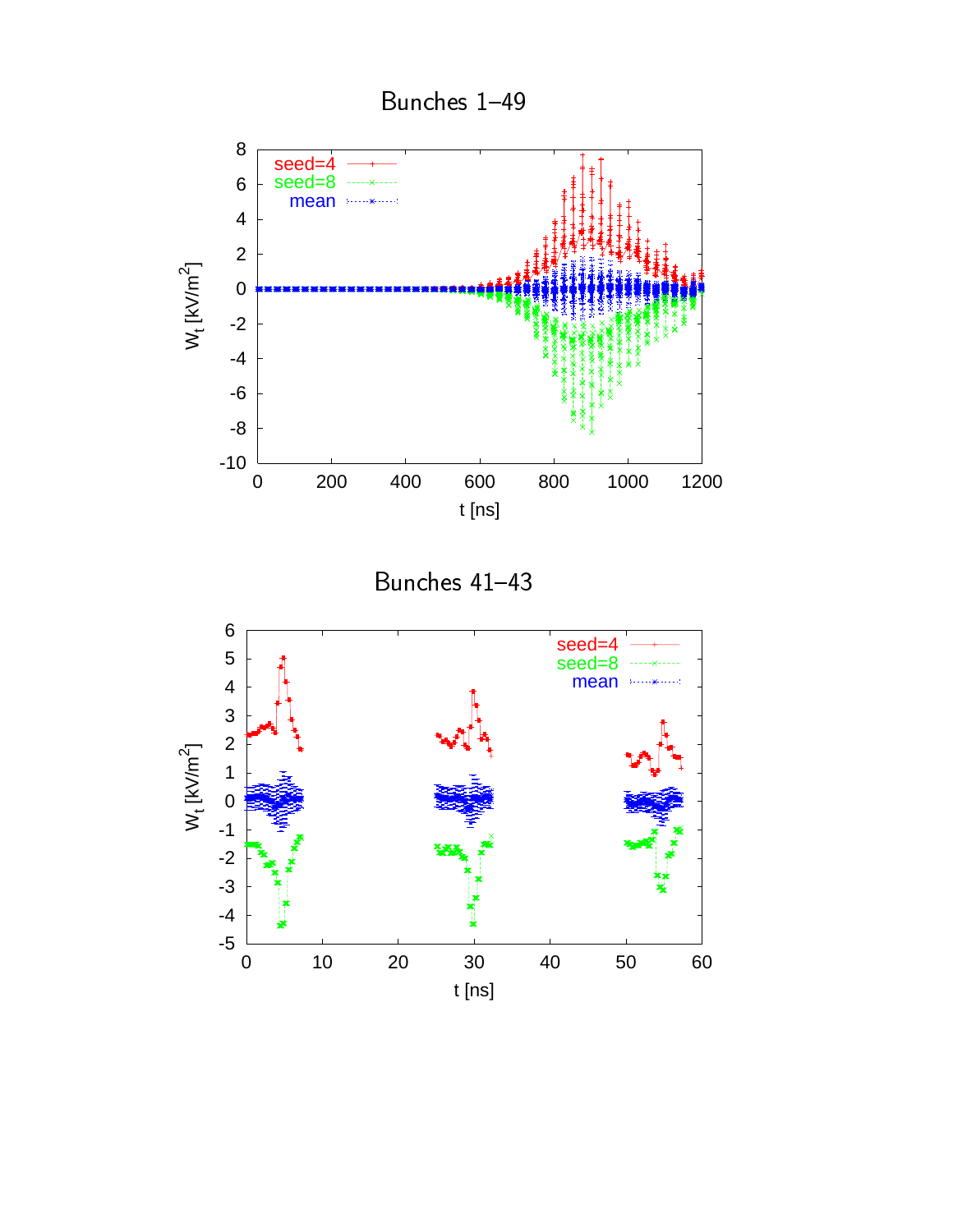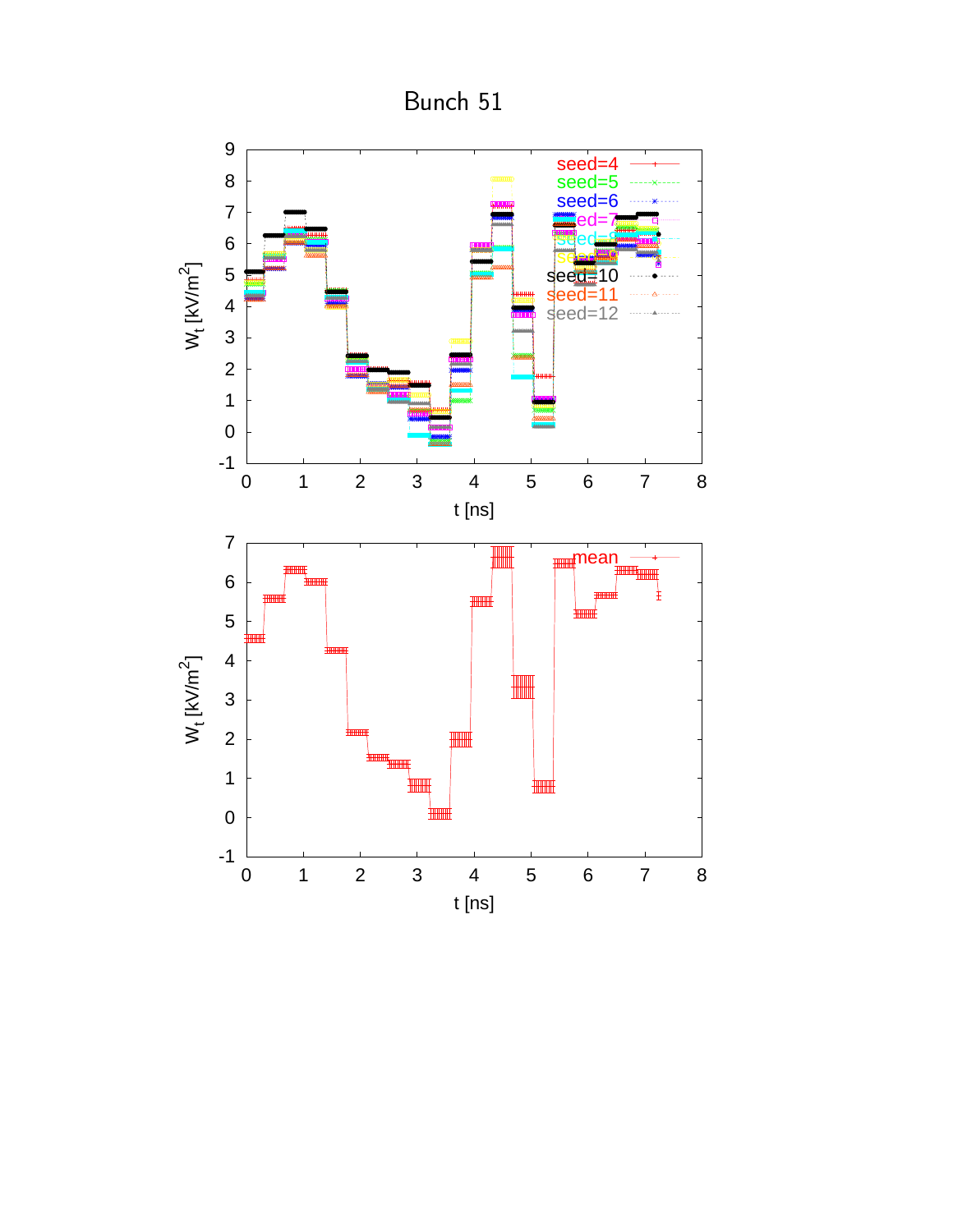

Bunch 51-54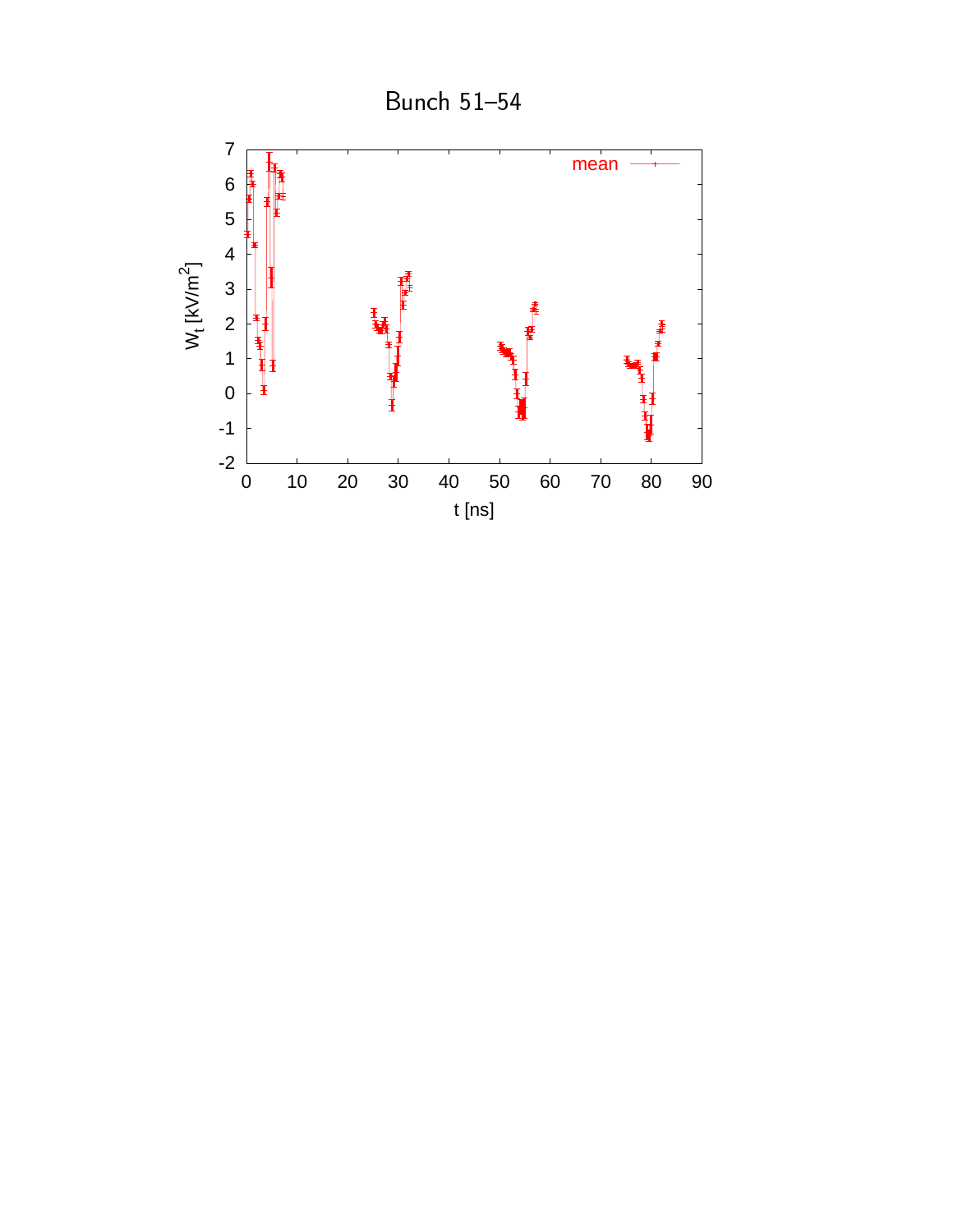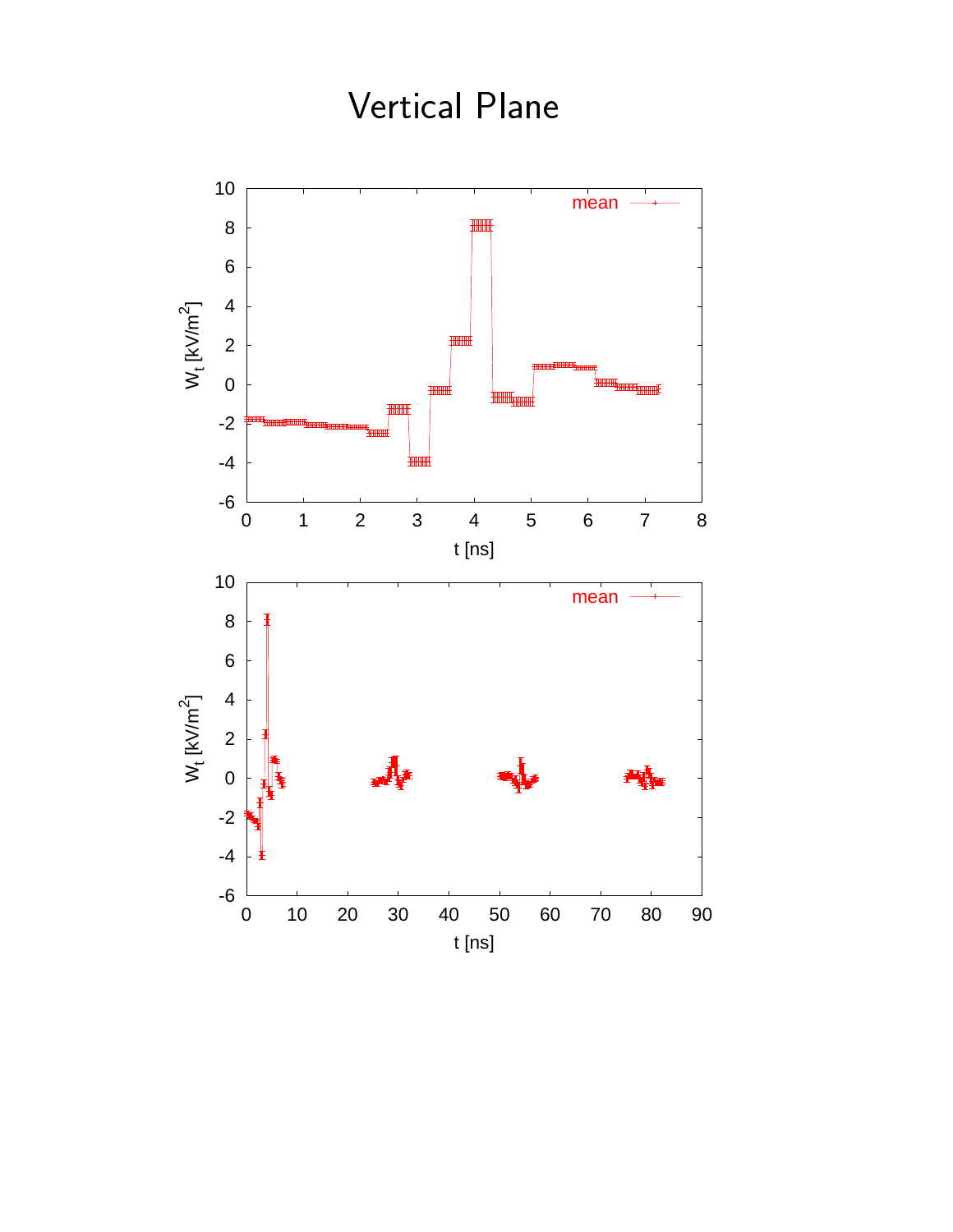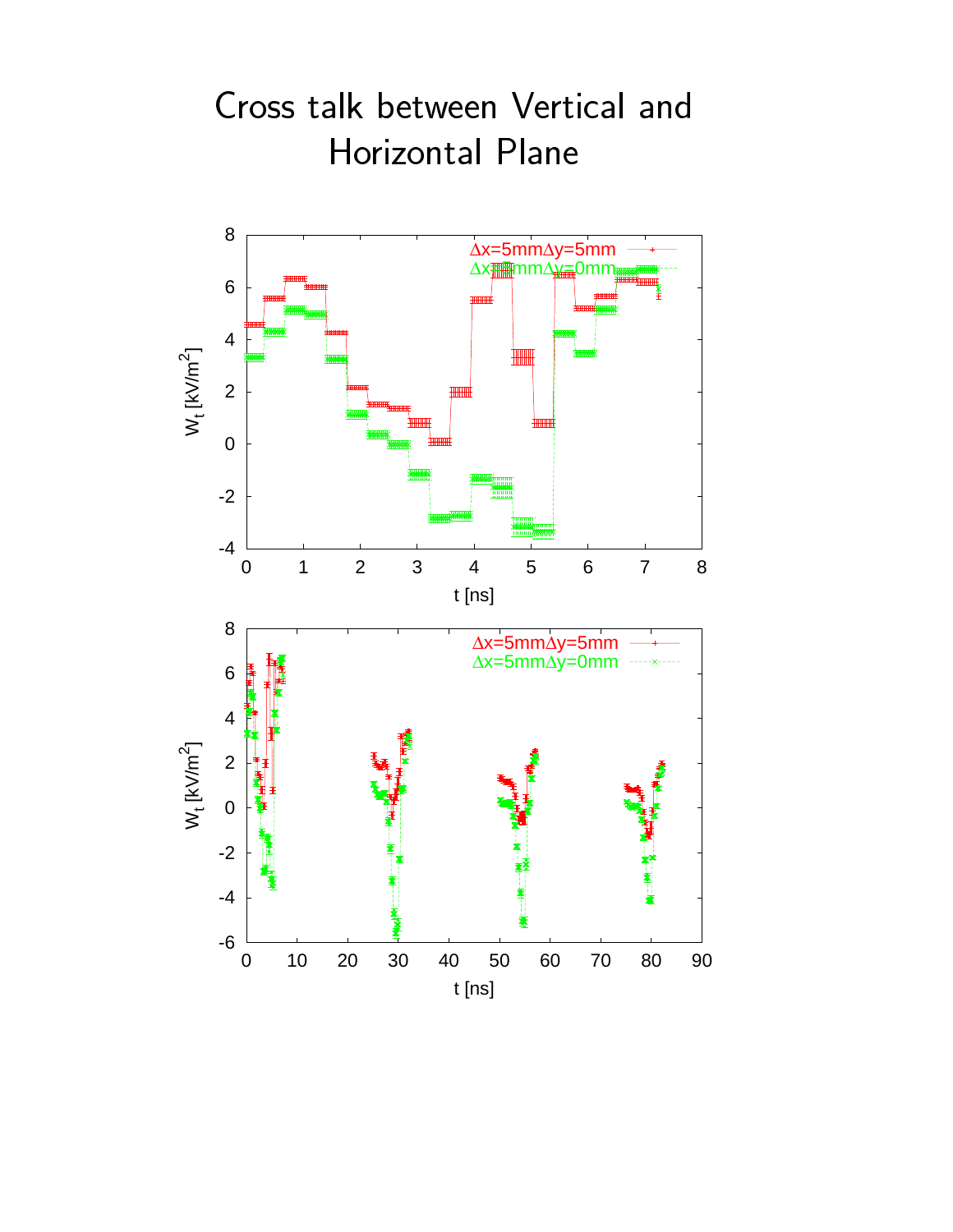## Linearity